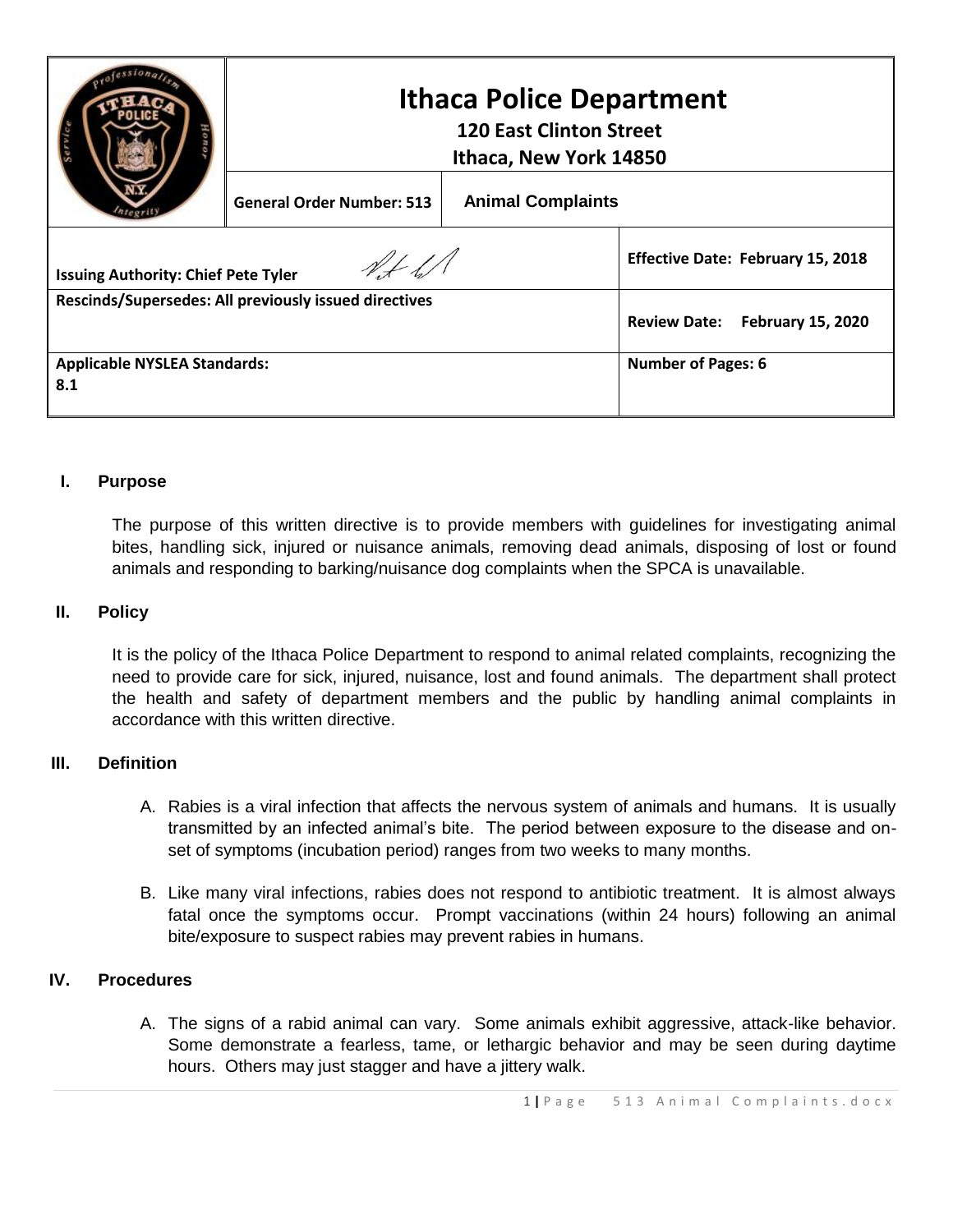- B. Raccoons, skunks and foxes are at high risk of contracting rabies.
- C. Wildlife that has bitten or has had contact with a human or domestic animal must be destroyed if it may escape or possesses a threat to others. Domestic animals should be destroyed only if they possess a threat to human life. Do not damage the animal's head.
	- 1. If a suspect rabid animal is destroyed, contact the SPCA to transport the animal for examination. If there was no human or domestic animal bite or exposure then it is not necessary to transport the animal for examination.
	- 2. If the animal is to be examined, do not seal or place the bag in the sun. Body heat must escape for about  $\frac{1}{2}$  hour before sealing. If transportation of the animal must be delayed, preserve the dead animal by refrigeration as soon as possible.
	- 3. If examination of the animal is not necessary (no bite or exposure involved), seal the bag. The bag can be disposed of by:
		- a) Double-bagging and placing it in the trash.
		- b) Burying it at least three (3) feet deep.
		- c) Submitting it to a local animal shelter or veterinarian
	- 4. To remove a deceased animal, latex gloves must be worn. Pick up the animal by the tail or rear legs and slide it into a plastic bag. If latex gloves are not available, place hands inside a plastic bag. Grab the animal by the tail or hind legs and then turn the bag inside out.
- D. The following guideline shall apply to anyone who is bitten or scratched by an animal, or gets saliva from a suspect-rabid animal in an open wound or on a mucus membrane:
	- 1. Department member victim shall:
		- a) Wash their wound thoroughly with soap and water.
		- b) Seek medical attention immediately.
		- c) Prepare an employee injury report and incident report documenting the circumstances.
		- d) Disinfect any surface contaminated with tissues or fluid from the suspected rabid animal with a 5% solution of household chlorine bleach and water (6  $\frac{1}{2}$ ) oz. Bleach to 1 gallon of water).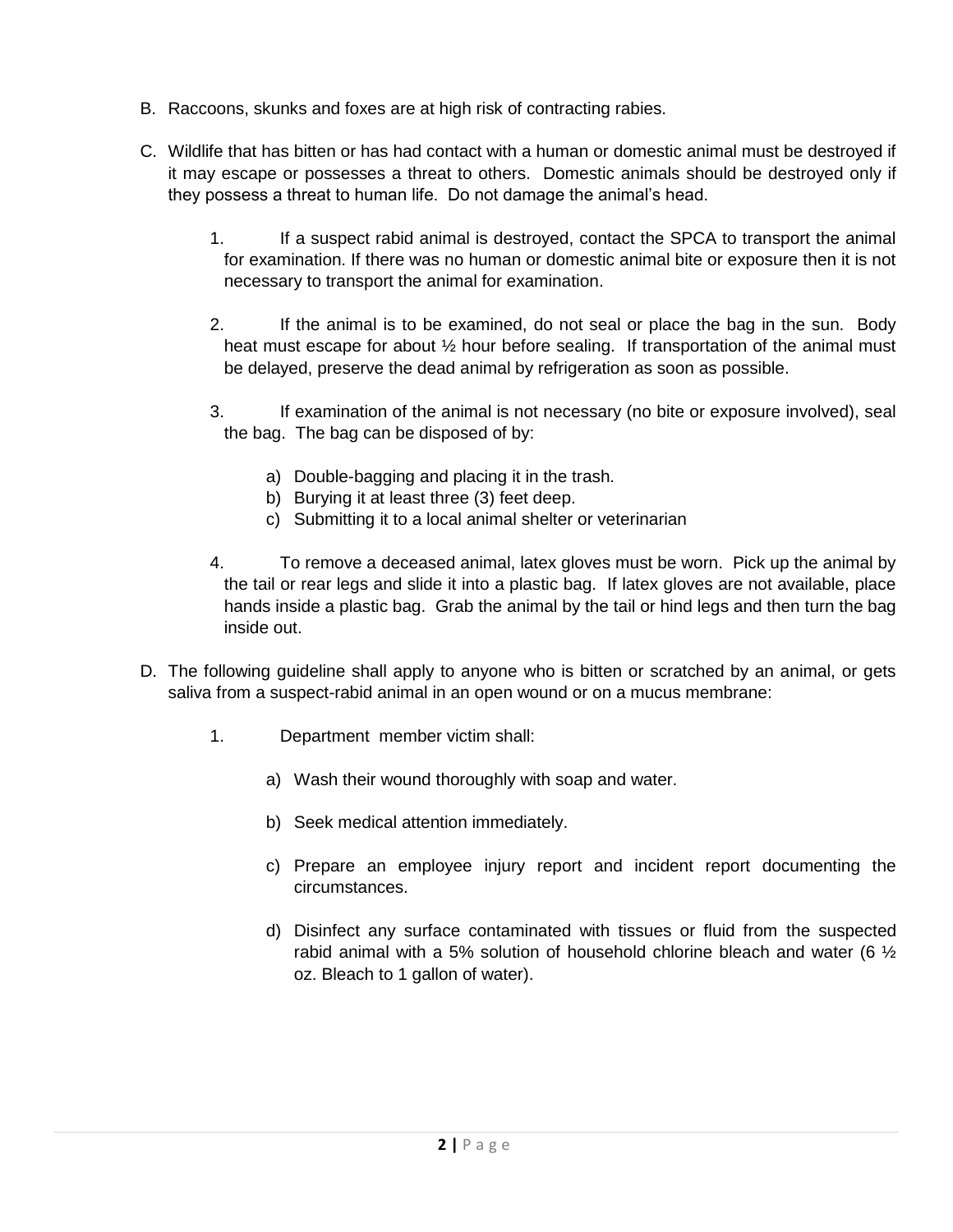- 2. Citizen victims should be advised to:
	- a) Wash the wound thoroughly with soap and water immediately.
	- b) Contact their physician immediately for advice regarding medical treatment.
	- c) In the event a physician cannot be contacted they should be advised to contact the Tompkins County Health Department, Communicable Disease Center.
	- d) Proceed to a hospital emergency room for treatment.
- 3. Owners of domestic animals who have sustained a bite or other wound from contact with a rabid or suspected rabid animal should be advised to:
	- a) Contact their veterinarian immediately for advice on medical treatment for their pet.
	- b) Do not touch the saliva-contaminated hide of the animal for at least two (2) hours.
- E. Use of Firearms against animals
	- 1. Officer may use firearms against an animal when:
		- a) The officer or another person is being attacked and the use of firearms is necessary to terminate the attack. The animal must pose a threat to human life; or
		- b) A wildlife animal had bitten or had contact (fight, scratch, or saliva in an open wound) with a human or domestic animal victim. Domestic animals should be destroyed only if they pose a threat to human life; or
		- c) The animal is seriously injured or obviously sick and no other means are reasonably available to end its suffering.
	- 2. When discharging a firearm against an animal, officers shall use due care to ensure the safety of citizens and other officers.
	- 3. Animals suspected as being rabid and are going to be submitted for testing should

never be shot in the head. The head is needed for testing.

4. Officers should indicate the use of a firearm in the Spillman Incident Report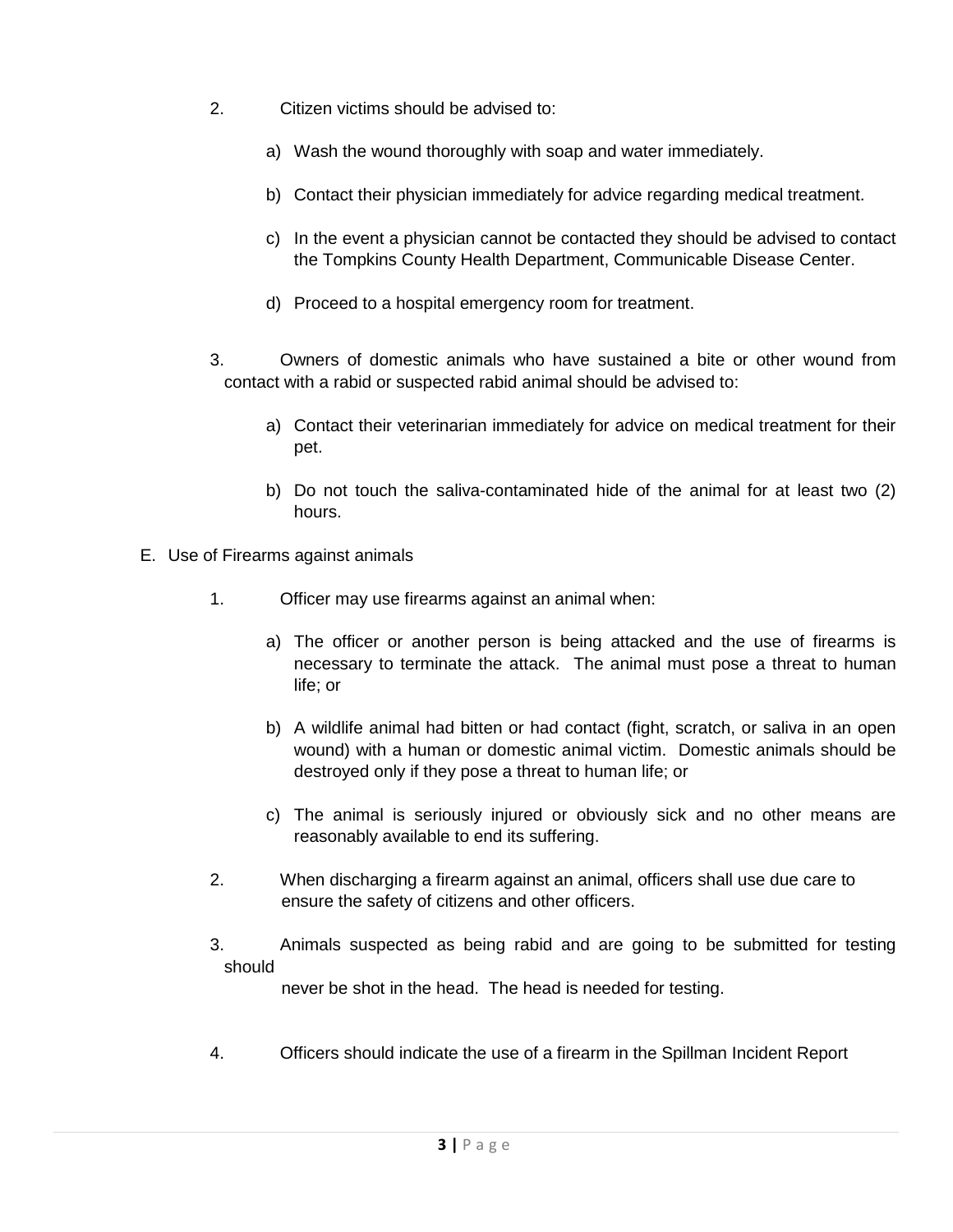- F. Animal bite investigations
	- 1. Provide first aid or request emergency medical assistance for the victim when necessary.
	- 2. Locate the animal, if possible. Destroy wildlife if it may escape or pose a threat to

 others. Domestic animals should be destroyed only if they pose a threat to human

life.

- a) If the animal is destroyed, contact the SPCA in accordance with Article IV paragraph a-i, of this written directive.
- b) The health department will determine if animals that were not destroyed should be quarantined or destroyed for testing purposes.
- 3. Identify all persons and/or animal owners involved and specify how they may be contacted.
- 4. Obtain the immunization status of all animals involved (were the animals vaccinated for rabies?).
- 5. Note the location of the bite wound (ask).
- 6. Note the circumstances of the exposure (provoked or unprovoked bites).
- 7. Complete a suspect rabies report for forwarding to the Tompkins County Health Department.
- G. Sick or injured wild animals
	- 1. Officers investigating complaints of sick or injured wild animals shall use caution when dealing with such animals. Officers should:
		- a) Interview the complainant and/or witnesses regarding the animal's symptoms and behavior.
		- b) Observe the animal from a position of safety, noting the symptoms and behavior exhibited.
		- c) Make no attempt to handle the animal without appropriate equipment.
		- d) Contact a licensed wildlife nuisance control person when appropriate.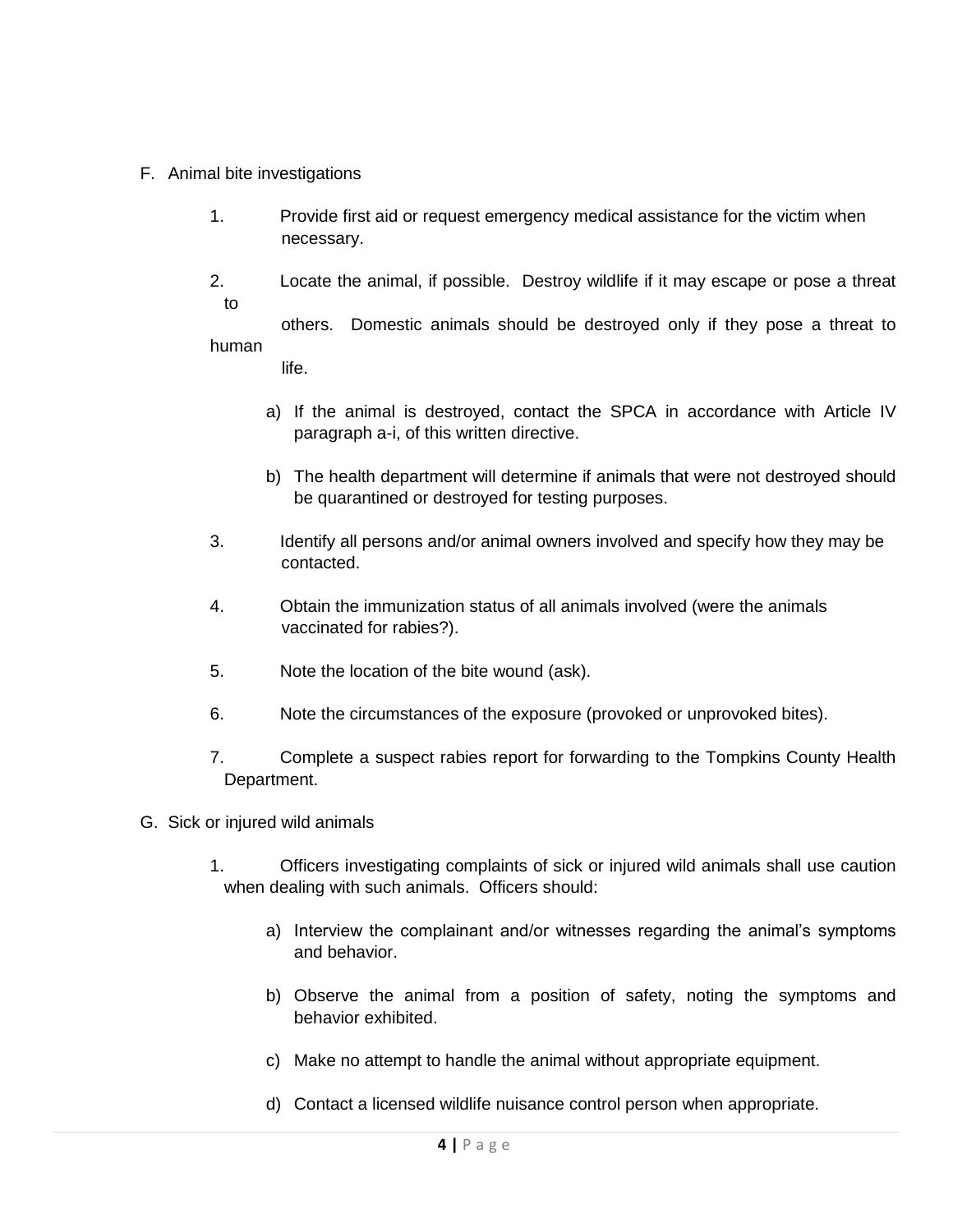e) Destroy the animal when necessary for humane or health reasons.

- H. Sick of injured domestic animals
	- 1. Officers investigating complaints of sick or injured domestic animals shall use caution when dealing with such animals. Officers should:
		- a) Attempt to locate and notify the owner of the animal.
		- b) When appropriate, contact an area veterinarian to transport the animal for treatment (or for treatment at the scene in the case of large animals).
- I. Removal of dead animals
	- 1. Whenever animals are killed on public highways, officers shall contact the appropriate highway department for removal.
	- 2. Officers shall wear disposable latex gloves when handling dead animals to prevent the possibility of exposure to rabies or other diseases. Refer to IV -C of this written directive for further guidelines regarding the disposal of suspected rabid animals.
- J. Lost or found animals
	- 1. During normal office hours, officers responding to calls shall notify the dispatchers of all pertinent information which shall be recorded in a Spillman Incident Report with a Spillman message being sent to our agency and contact the SPCA, if applicable.
	- 2. After normal office hours, the responding patrol unit shall ascertain and record all pertinent information in. The officer shall arrange to notify the SPCA, if applicable.
	- 3. Members investigating a lost or found animal shall check prior entries in Spillman and their message center in an attempt to match lost or found animals with their respective owners.
- K. Nuisance wildlife
	- 1. Wildlife that has not bitten or come into contact with a human or domestic animal or is not destroyed for humane or health reasons shall be deemed to be a nuisance if it causes trouble, annoyance or inconvenience to a complainant.